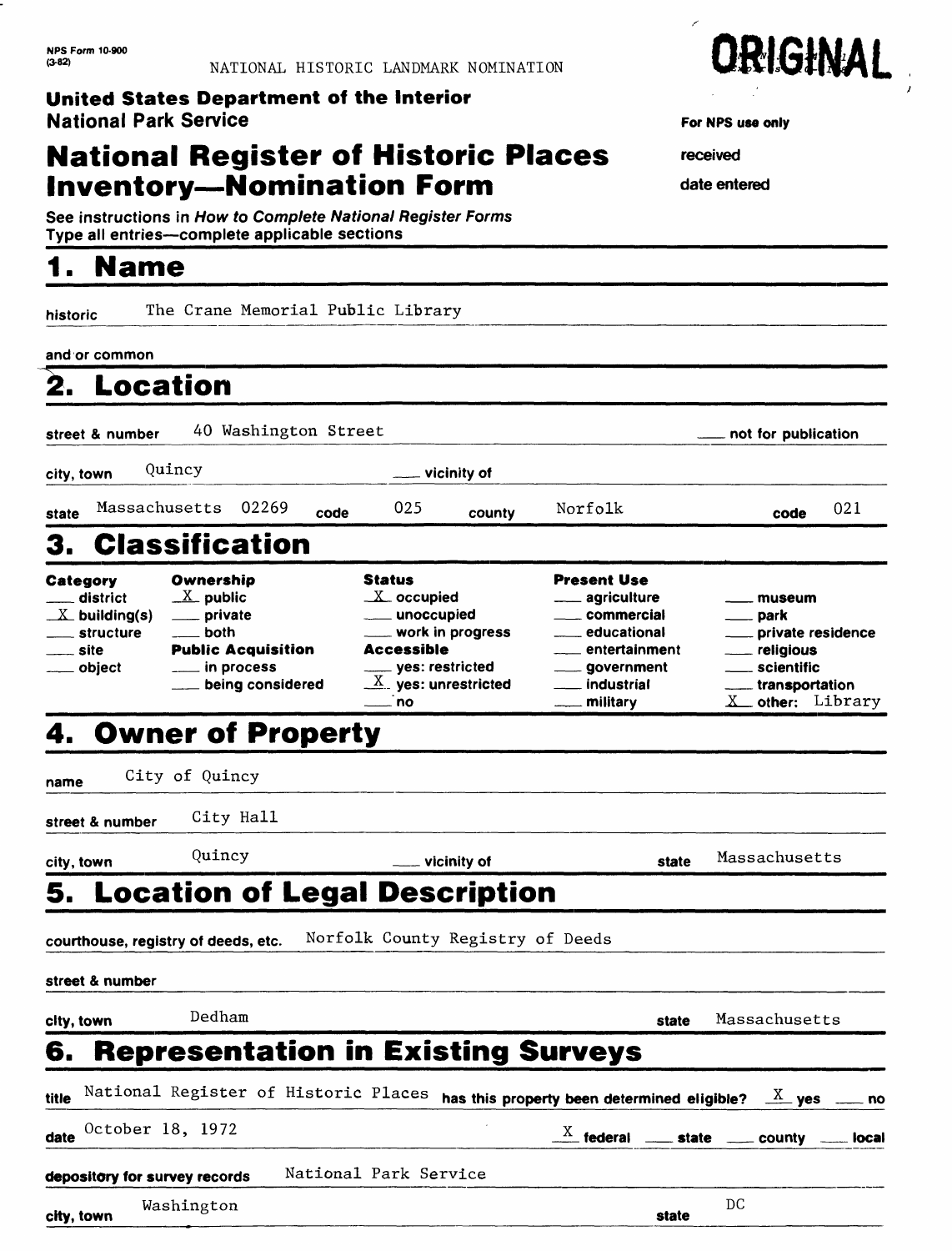# **ion**

Condition

|                           | <b>Check one</b> |
|---------------------------|------------------|
| <sub>—</sub> deteriorated | unaltered        |
| $\_$ ruins                | $X$ altered      |
| __ unexposed              |                  |

**Check one**  $=$  deteriorated  $=$  unaltered  $=$   $\frac{X}{X}$  original site  $\frac{X}{1}$  ruins altered the moved date  $\frac{X}{1}$  altered the moved date  $\frac{X}{1}$ 

### **Describe the present and original (if known) physical appearance**

The following description was extracted from Henry Russell Hitchcock's text on Henry Hobson Richardson and was used in the National Register nomination:

The Thomas Crane Memorial Library of 1881-1882 was Richardson's simplest library plan. The building is constructed in random ashlar of Milford granite, with red Longmeadow sandstone trim. A moderately steep pitched roof with eyelid dormers runs between the parapeted gables on the east and west ends. A sandstone water table caps the two foot high battered foundation. Seen from the south "the whole building... forms a single low mass whose outline is not broken by the gable over the entrance. This gable is asymmetrically placed about two-thirds of the way across the facade from the west. Beneath the left side of the gable, a round circular stair tower projects from the wall. Visually as well as structurally, its conical roof interrupts the wall of the gable, while the lines of its roof parallel the slopes of the gable. A low and broad arch over the entrance fills most of the remaining wall to the right of the tower. The battered wall of the tower breaks into the decorated voussoirs at the spring of the arch. The imposts are formed by a red sandstone course that encircles the building about two feet above the water table course. Because the sills of a number of the library's windows cut into this course, it is called the "sill" course. A third sandstone course, called the "eave" course, follows the eave line across the front facade and tower. It continues across the gable ends of the building but, because of the lower eave line of the rear (north) facade, it does not appear there.

On the front (south) facade the fenestration is fairly simple. There are only three window groupings. A horizontal band of windows opening into the stacks is situated under the eave course and runs the length of the wall to the left of the stair tower. The rectangular windows-in this band are separated by alternating single and triple engaged colonettes. The eave course forms a continuous lintel above them. A narrow molded course below the sills is extended in ashlar around the stair tower. To the east of the entrance arch, between the "sill" course and the eave course, is a large stone mullioned panel window made of four narrow vertical lights topped by two rows of square lights. A cluster of three Romanesque arched windows is centered in the gable. A single narrow window with quoin-like surrounds has been placed on the south side of the stair tower, between the "sill" course and the course under the stack windows. A large block of red sandstone above the entrance arch bears the inscription "Anno Domino MDCCLXXXI."

The west facade of the library is asymmetrical. The rear slope of the roof is longer than the front, forming an asymmetrical gable. Two narrow courses run across the gable near its apex. A small square window is centered between them. Below each are two Romanesque arched windows with quoin-like surrounds and an engaged column separating the lights. A band of six narrow windows is set just off center between the "eave" and the "sill" courses. The band is divided twice horizontally.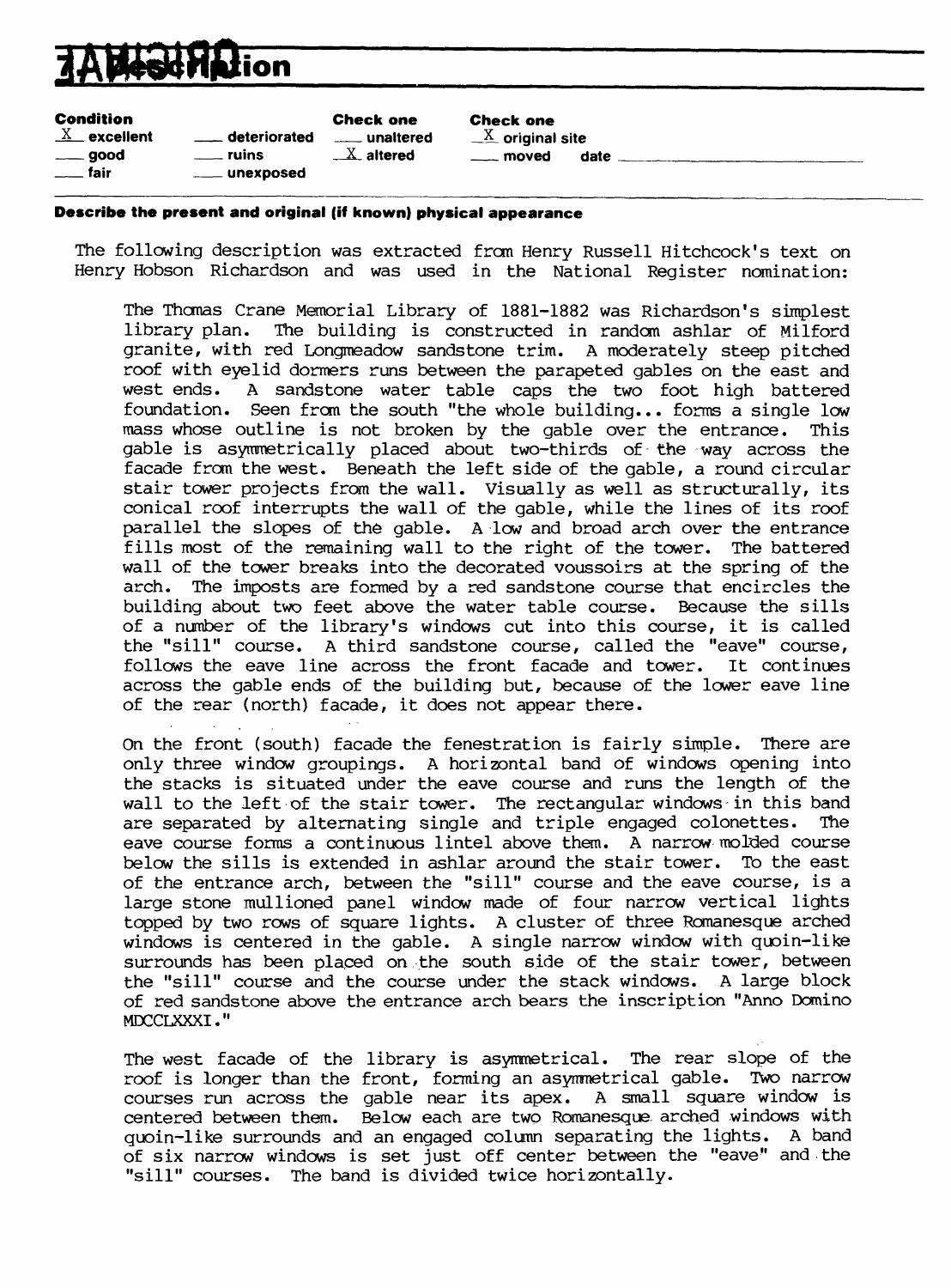## **8. Significance**

| <b>Period</b>                                                                                                        | Areas of Significance—Check and justify below                                                                                                                                        |                                                                                                                                                                    |                                                                                                                                                                                                                          |                                                                                                                                                         |
|----------------------------------------------------------------------------------------------------------------------|--------------------------------------------------------------------------------------------------------------------------------------------------------------------------------------|--------------------------------------------------------------------------------------------------------------------------------------------------------------------|--------------------------------------------------------------------------------------------------------------------------------------------------------------------------------------------------------------------------|---------------------------------------------------------------------------------------------------------------------------------------------------------|
| ___ prehistoric<br>$-1400 - 1499$<br>$\frac{1}{2}$ 1500-1599<br>$-1600 - 1699$<br>$\frac{X}{X}$ 1700-1799<br>$1900-$ | $\equiv$ archeology-prehistoric $\equiv$ community planning<br>archeology-historic conservation<br>$\frac{X}{X}$ agriculture<br>$\frac{1}{2}$ art<br>commerce<br>____ communications | $\overline{\phantom{a}}$ . $\overline{\phantom{a}}$ economics<br>$\frac{1}{2}$ education<br>$\mathbb{L}$ engineering<br>$\ldots$ industry<br><u>_</u> __ invention | $\overline{\phantom{a}}$ law<br>$\overline{\phantom{a}}$ and $\overline{\phantom{a}}$ and $\overline{\phantom{a}}$ interature<br><b>Example 1</b> military<br>$\overline{\phantom{a}}$ music<br>____ politics/government | ____ science<br>_____ sculpture<br>$\rule{1em}{0.15mm}$ social/<br>humanitarian<br>_____ theater<br>_____ transportation<br>$\sim$ ____ other (specify) |

**Specific dates** 1881-1882\_\_\_\_\_\_\_\_**Builder/Architect** Henry Hobson Richardson (1838-1886)

### **Statement of Significance (in one paragraph)**

H. H. Richardson was the most important architect of his day and the first native American to attain truly international stature. This giant of a man, both literally and figuratively, died at forty-seven at the height of his powers. His influence was tremendous, especially on his immediate successors, Louis Sullivan, and through Sullivan, the young Frank Lloyd Wright. The Crane Memorial Library, commissioned in May 1880, is the best of the five libraries he designed. It was dedicated on May 30, 1882.

On February 20, 1880, Albert Crane of New York offered the town of Quincy a library dedicated to his father, Thomas Crane (1803-1875), a New York dealer in Quincy Granite. Draper Hill, Jr. gives this account of the elder Crane:

Thomas Crane was bom in 1803 on Georges Island in Boston Harbor. In 1810, the Crane family moved to Quincy where Thomas attended school and then trained as a stone-cutter. Crane went to New York in 1829 and with other young journeymen started a cooperative stone yard. By 1835, he had bought out his partners and controlled the business. A fire that same year leveled a large section of commercial New York and created a huge market for the Quincy granite, the material in which Crane dealt. Among buildings Crane helped construct are the New York Custom House and the old Grand Central Station. The contract of the contract of the contract of the contract of the contract of the contract of the contract of the contract of the contract of the contract of the contract of the contract of the contract of the c

As he prospered, Crane's influence in New York grew. He served as a bank director and insurance company official and was a frequent arbiter of industrial disputes. Crane was a close friend of Horace Greeley and an ardent supporter of that famous editor in the antislavery movement. Though New York became his home, Crane for many years spent part of each summer in Quincy and continued to visit the town frequently until his death in 1875.<sup>3</sup>

The Crane family picked the architect, perhaps at the suggestion of Charles Francis Adams, Jr., chairman of the Quincy Public Library Trustees and also chairman of the Building Committee. Adam's brother, Henry, was also a close friend of Richardson. On April 12, Crane, Richardson, Adams and the town's selectmen met in Quincy to discuss the architect's fee. Construction began in December, 1880.

### Hill Continues:

Richardson's plans were carefully worked out with respect to function and in designing buildings of the same type he frequently resorted to similar spatial arrangements. He had already tackled the problems of library design in the Winn Memorial Library (Wbburn, 1878) and the Ames Memorial Library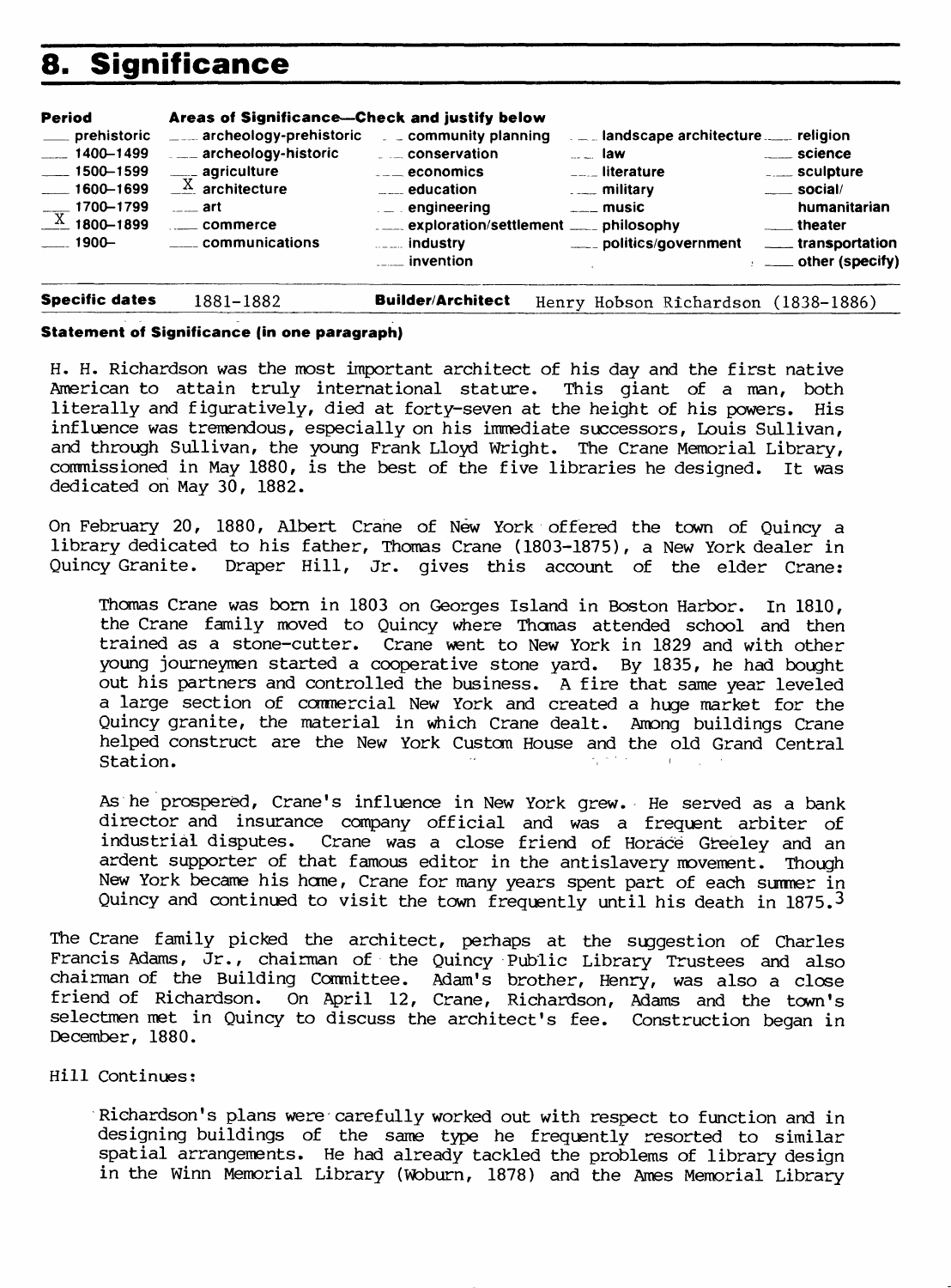# **9. Major Bibliographical References**

SEE CONTINUATION SHEET

# **10. Geographical Data**

| Acreage of nominated property 99,189 square feet or about 2.3 acres<br>Quadrangle name Boston South Quad. | Quadrangle scale $1:24,000$               |
|-----------------------------------------------------------------------------------------------------------|-------------------------------------------|
| <b>UTM References</b>                                                                                     |                                           |
| A<br>$\mathbf{3}$<br> 4 8<br>0، ق<br>14 16<br>و,<br>Easting<br><b>Northing</b><br>Zone                    | <b>Northing</b><br><b>Easting</b><br>Zone |
| $\mathbf{c}$<br>E<br>G                                                                                    | D<br>F.<br>$H$                            |
| Verbal boundary description and justification                                                             |                                           |
|                                                                                                           | SEE CONTINUATION SHEET                    |

|                 |                                                                                  | code               | county                | code                                                                                                                                                                                                                                            |
|-----------------|----------------------------------------------------------------------------------|--------------------|-----------------------|-------------------------------------------------------------------------------------------------------------------------------------------------------------------------------------------------------------------------------------------------|
| state           |                                                                                  | code               | county                | code                                                                                                                                                                                                                                            |
|                 | 11. Form Prepared By                                                             |                    |                       |                                                                                                                                                                                                                                                 |
| name/title      | Carolyn Pitts, Historian                                                         |                    |                       |                                                                                                                                                                                                                                                 |
|                 | organization History Division, National Park Service                             |                    |                       | date                                                                                                                                                                                                                                            |
| street & number | 1100 L Street, NW                                                                |                    |                       | telephone<br>$(202)$ 343-8166                                                                                                                                                                                                                   |
| city or town    | Washington                                                                       |                    |                       | state<br>DC.<br>20013-7127                                                                                                                                                                                                                      |
|                 |                                                                                  |                    |                       | <b>12. State Historic Preservation Officer Certification</b>                                                                                                                                                                                    |
|                 | The evaluated significance of this property within the state is:                 |                    |                       |                                                                                                                                                                                                                                                 |
|                 | <b>national</b>                                                                  | <u>___</u> _ state | <b>Property</b> local |                                                                                                                                                                                                                                                 |
|                 | according to the criteria and procedures set forth by the National Park Service. |                    |                       | As the designated State Historic Preservation Officer for the National Historic Preservation Act of 1966 (Public Law 89-<br>665), I hereby nominate this property for inclusion in the National Register and certify that it has been evaluated |
|                 | <b>State Historic Preservation Officer signature</b>                             |                    |                       |                                                                                                                                                                                                                                                 |
|                 |                                                                                  |                    |                       | date                                                                                                                                                                                                                                            |

**date**

**Keeper of the National Register**

**Attest? \_\_\_\_\_\_\_\_\_\_\_\_\_\_\_\_\_\_\_\_\_\_\_\_\_\_\_\_\_\_\_\_\_d«te** 

**Chief of Registration**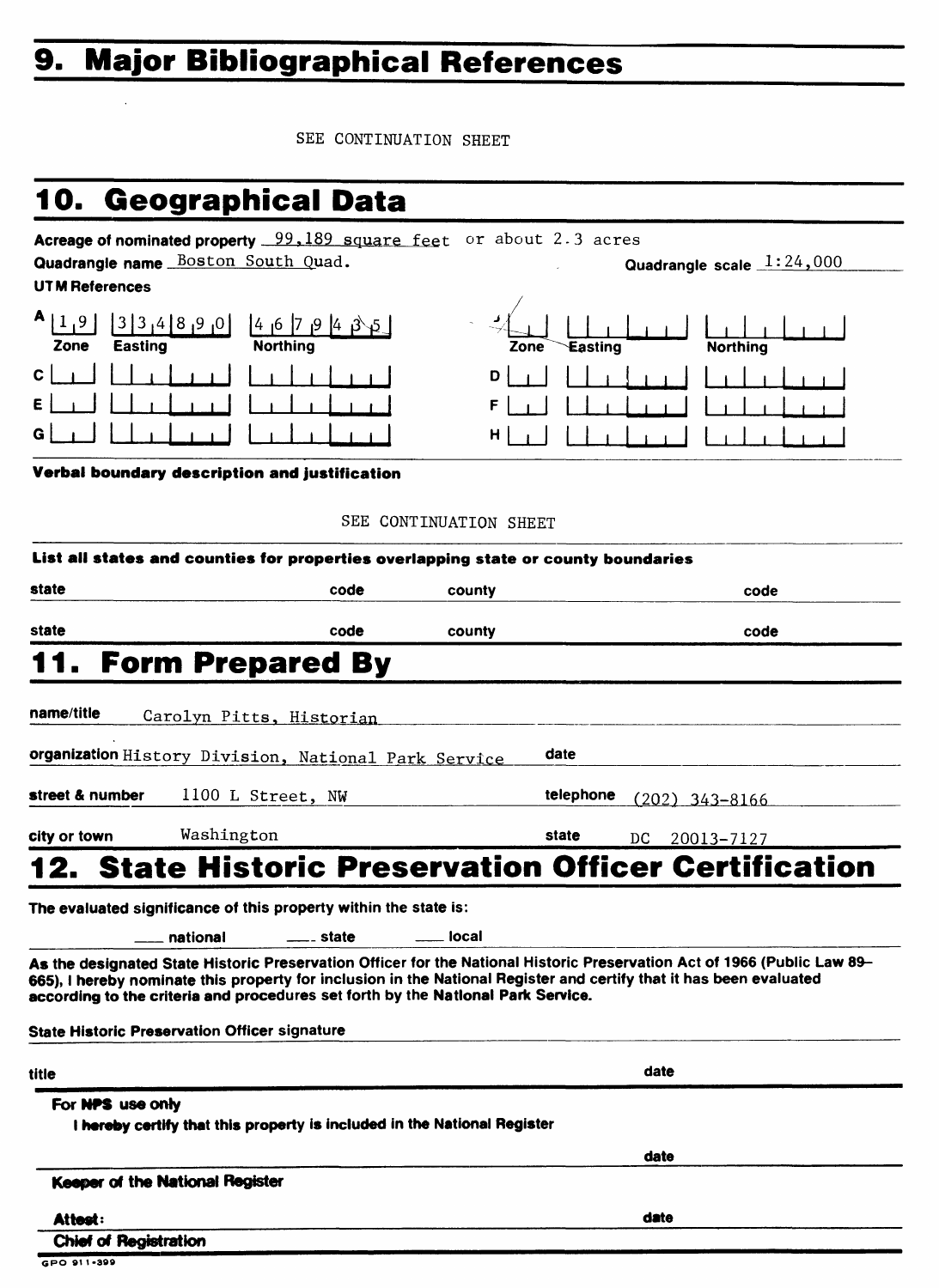## **National Register of Historic Places Inventory-Nomination Form**



| <b>Continuation sheet</b> | Item number | Page |  |
|---------------------------|-------------|------|--|
| ____                      |             |      |  |

In 1908, William Aitken was commissioned to do the stack addition that projects from the facade, replacing the original gable. Three Romanesque arched windows occupied the same position on the original gable as do those on the south facade. Below them is a band of five tall windows with quoinlike surrounds divided by narrow stone mullions. Two triple windows with similar surrounds breaks the "sill" course west of the gable.

The east facade has been altered slightly by a single story, pitched roof passageway which connects the original Crane Library and its 1908 addition with the larger addition constructed in the 1930s. The passageway enters the east wall of the original Richardson building at its south side. A triple window resting on the "sill" course was removed when the passageway was added. On the north side of the wall, also resting on the "sill" course, is a large single window. Above the eave course the fenestration is identical to that on the west facade. The building's only chimney is an extension of this wall through the roof line just to the rear of the ridge  $pole.$ <sup>1</sup>

In 1908 an addition, the gift of the Crane family, was made to the rear by architect William M. Aiken, who had worked in Richardson's office. This wing houses additional stacks in a design matching Richardson's in scale, materials, and detailing. In 1939 the Albert Crane Memorial wing was built to the southeast with funds provided in the estate of Albert Crane and augmented by a Work Projects Administration grant. This wing nearly doubled the size of the library. In design it copies the original, although modifications were required to permit improved lighting. Otherwise, the original Richardson buildinq remains largely unchanged.

The interior of the Library was more sumptuous than those of the earlier libraries. The general treatment of the stack room was, however, similar, as was also the general distribution of the plan. The most elaborate feature was the fireplace in the reading room. This was of wood, not stone, and rather confused and "Eastlake" in design. The elaborate carving, based on the flora of Quincy, is much less archaeological than that on the exterior. This fireplace was at the time enormously admired. Even the clumsy twisted colonnettes flanking the chimney breast were frequently imitated...

The most interesting decorative work was done by La Farge in the windows. The somewhat murky opalescent panels, with monograms and publishers' devices, which are now in the windows at the rear of the new stack, were pieced out with new work when they were reinstalled in 1908. (The publishers' devices have since been disproved as the work of John La Farge.) These are conspicuously a product of the "Brown Decades" in colour, although they harmonize well with the rich medium-brown woodwork. The later Crane Memorial Window to the left of the fireplace is in La Farge's pictorial Tiffany church window manner. In the window to the right of the fireplace is a small panel which is perhaps La Farge's most beautiful work in glass. It is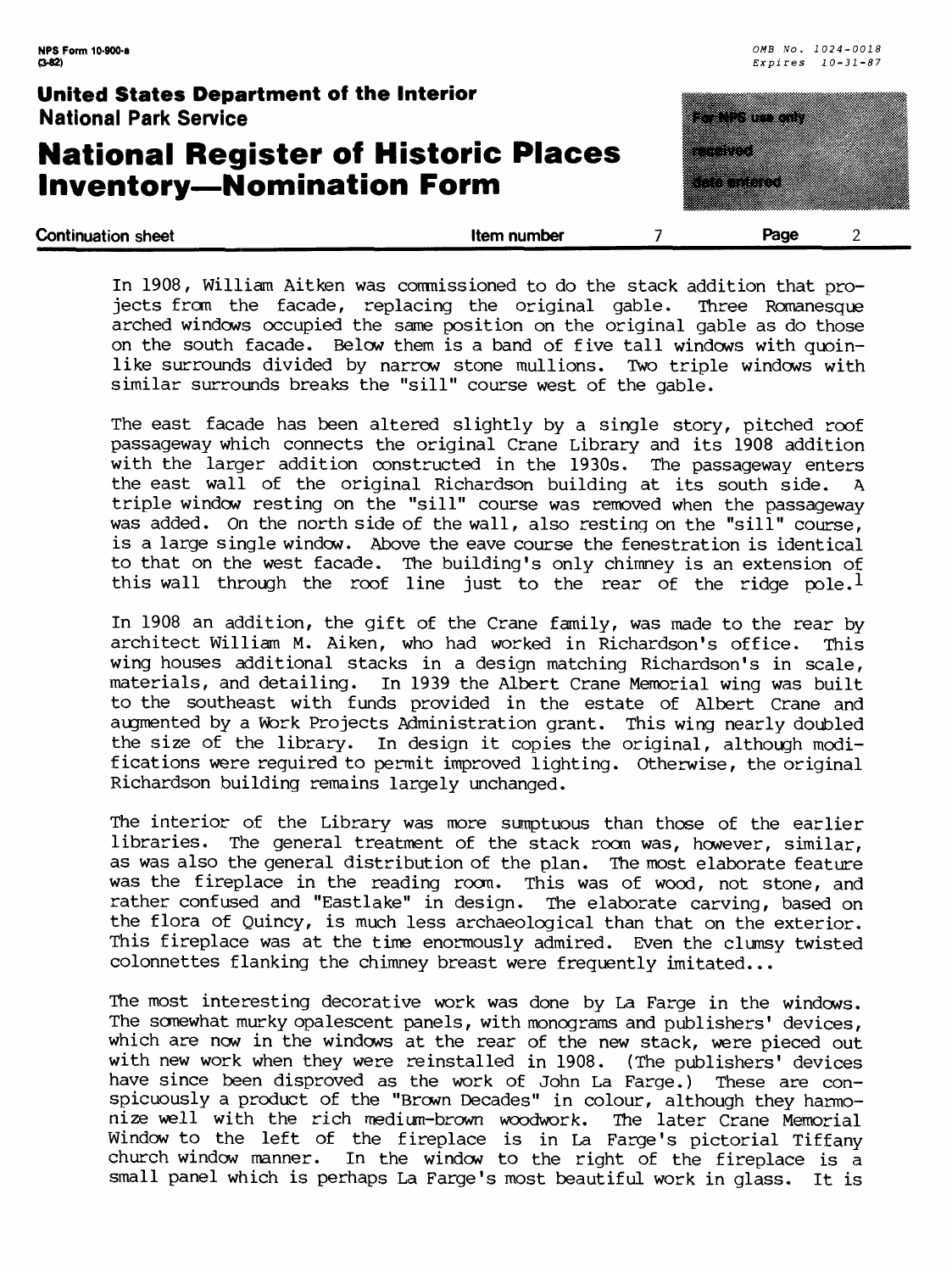## **National Register of Historic Places Inventory-Nomination Form**

| Page     |  |
|----------|--|
|          |  |
| aataa xa |  |
|          |  |
| mento di |  |
|          |  |
|          |  |
|          |  |
|          |  |
|          |  |

**Continuation sheet Item number Page** 

at once like a mosaic and like a relief. The flesh of the figures is, for example, of rough-surfaced pink quartz. The effect is a jewel of Byzantine splendour, quite unlike any glass work of any other period.<sup>2</sup>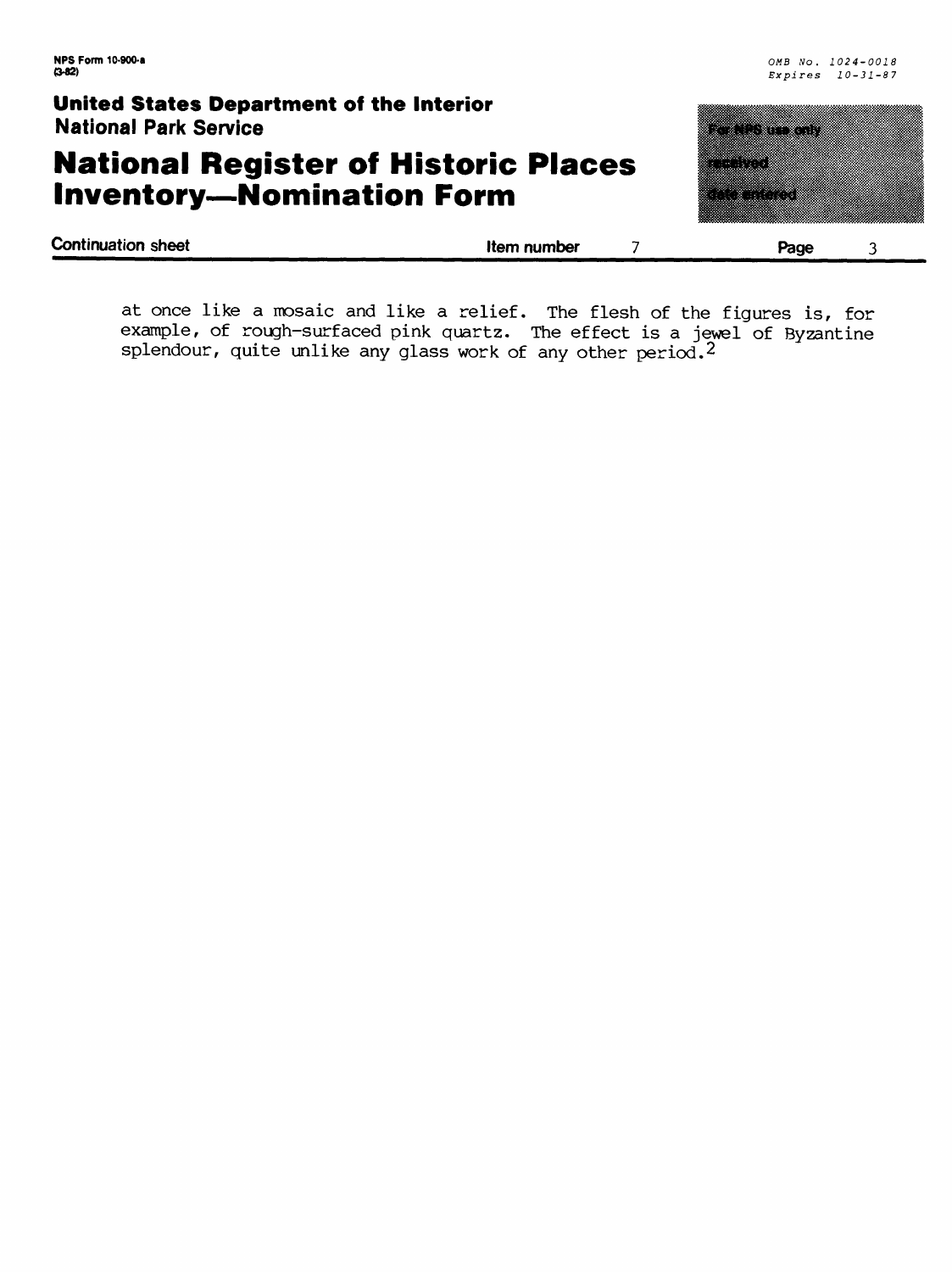## **National Register of Historic Places Inventory-Nomination Form**



(North Easton, 1879). The same architectural elements used there appear in the Crane Library and in later plans for the Billings Library (Burlington, Vermont) and the Converse Library (Maiden, Massachusetts) as well: granite and brownstone material; the Syrian arch with a tower at one side; a high row of windows illuminating the stack area; and a plan specifically related to the functions of a library. The Crane Library is outstanding among Richardson's five designs for its overall simplicity and the success with which these architectural elements are combined.4

It should be noted that even a small town library, donated by the son of a wealthy "local boy" made good, was the result of the collaboration of some of the great Both the painter John La Farge and the sculptor Augustus Saint-Gaudens served Richardson and embellished his building and created for a brief period that marriage of the arts that William Morris tried to bring about in England.

Henry Hobson Richardson was responsible for the architectural style called the Romanesque Revival. It was his Trinity Church in Boston which began the movement. It was the type of unified structure in a consistent system of construction and decoration that was later codified in this American "style" and was provoking European interest as well. For the first time this interest was stylistic and not merely technical and Trinity was written up in British architectural magazines upon its completion in 1877. Thus Richardson was the first American architect whose genius was recognized during his life on both sides of the Atlantic. Trained in France, he returned to the United States at the close of the Civil War and developed the latest European ideas adapted to the needs of American clients, workmen, and materials. In time he became the strongest, most intensely creative, and most influential architect of his time.

Most of Richardson's libraries were designed to house not only books, but were also community cultural centers, art museums, natural history collections, as well as lecture halls. They reflect the late nineteenth-century flowering of popular education in this country paralleled by the Chatauqua and other mass cultural movements. They also served as memorials to men who had helped to build small-town America.

Footnotes

l-Hitchcock, Henry Russell, The Architecture of H. H. Richardson and His Times (M.I.T. Press, Cambridge, 1961), p. 210.

 $^2$ Ibid., p. 211.

 $3Hi11$ , L. Draper, Jr. The Crane Library, Quincy: Trustees of the Thomas Crane Public Library, 1962. p. 4.

 $4$ Ibid., p. 5.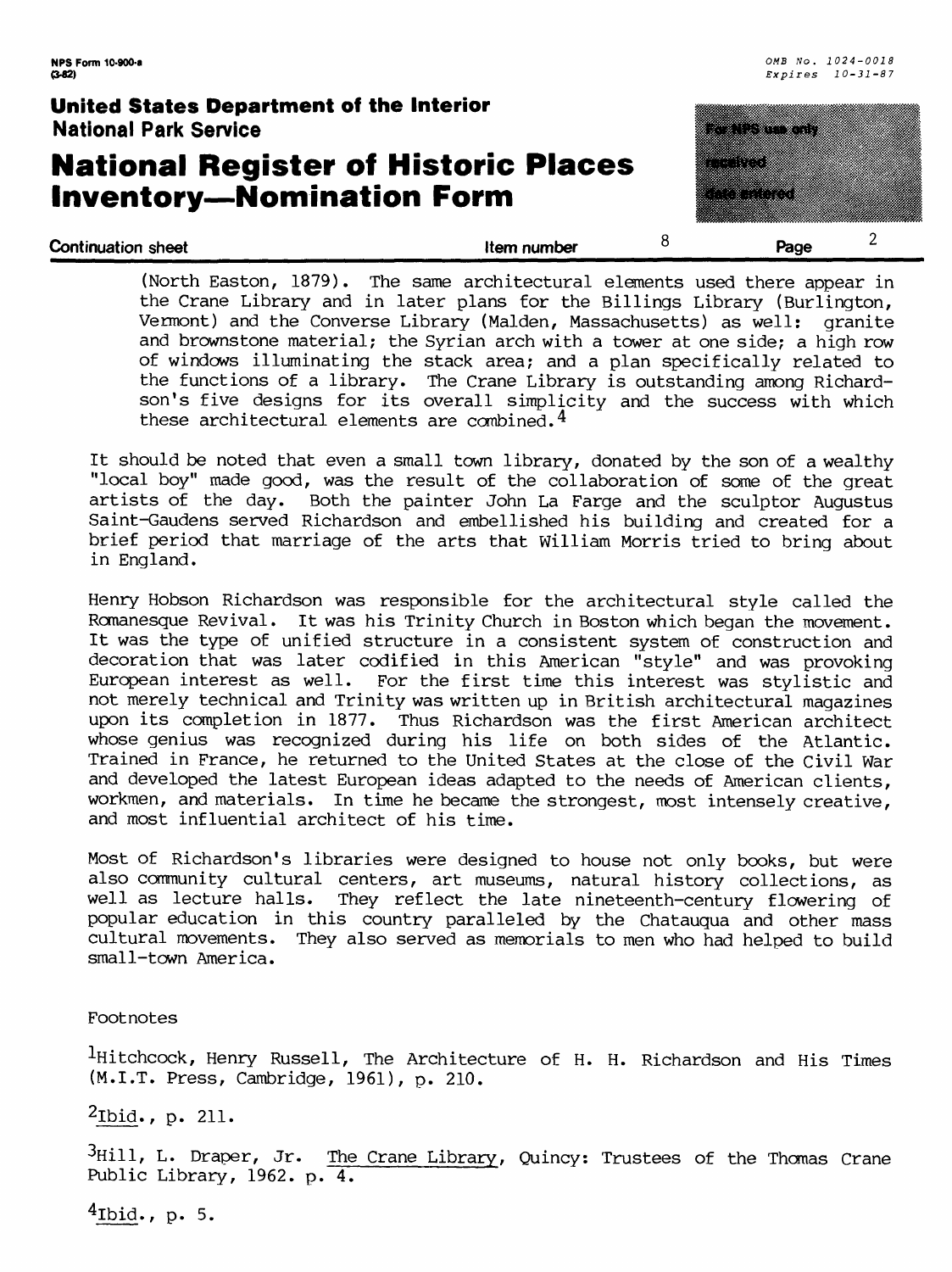## **National Register of Historic Places Inventory — Nomination Form**

**NPS Form 10-900-a** *0MB No. 1024-0018* Expires 10-31-87

# <u>terministration</u> a a shekarar 2009.<br>Tarihin Marekani

**Continuation sheet Continuation sheet 1 Continuation sheet 1 Page 1** 

Bibliography

- Address of Charles Francis Adams, Jr. and Proceedings of the Dedication of the Crane Memorial Hall at Quincy, Mass., May 30, 1882. Cambridge, Mass.: John Wilson and Son - University Press, 1883.
- Annual Reports of the Public Library. Quincy: Quincy Public Library and Thomas Crane Public Library, 1872-1939.
- "The Crane Library, Quincy, Mass." American Architect and Building News 13 (June 30, 1883): 306-307.
- Edward, William C. Historic Quincy, rev. ed. Quincy: City of Quincy, 1957.
- Gilkerson, Ann M. "The Public Libraries of H. H. Richardson." Honors Thesis, Smith College, 1978.
- Hill, L. Draper, Jr. The Crane Library. Quincy: Trustees of the Thomas Crane Public Library, 1962.
- Hitchcock, Henry Russell. The Architecture of H. H. Richardson and his Times. M.I.T. Press: Cambridge, 1961.
- Jordy, William H. American Buildings and Their Architects. Anchor Books: New York, 1976.
- O'Gorman, James F. H. H. Richardson and His Office. Harvard University Press: Cambridge, 1974.
- Schuyler, Montgomery. American Architecture and Other Writings. Bel knap Press, Harvard University: Cambridge, 1961.
- Van Rensselaer, Marianna Griswold. Henry Hobson Richardson and His Works. Boston: 1888; ret. ed. New York: Dover, 1969.

Verbal Boundary

A certain parcel of land with the buildings thereon situated in Quincy as shown on a plan entitled "Compiled Plan of Land of the Thomas Crane Public Library" dated January 25, 1985 by Adelbert D. Ward, City Engineer. Said parcel of land being bounded as described as follows:

Southwesterly by Washington Street - 365.13 feet;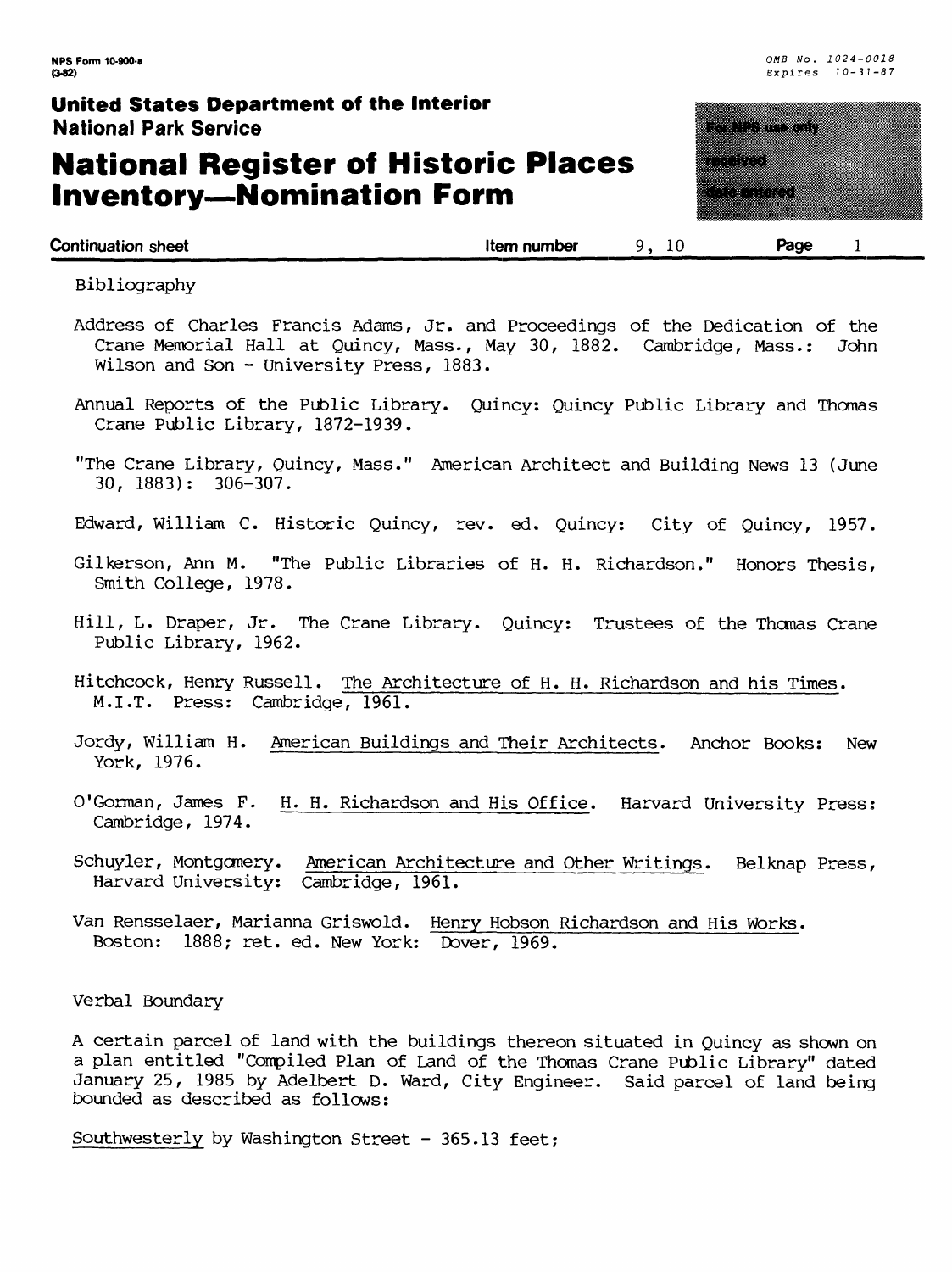## **National Register of Historic Places Inventory—Nomination Form**

a da wasan ƙasar

**(3-82)** *Expires 10-31-87*

| <b>Continuation sheet</b> | Item number | Page |  |
|---------------------------|-------------|------|--|
|                           |             |      |  |

Westerly by a curved line at the intersection of said Washington Street with Coddington Street - 43.91 feet;

Northwesterly by said Coddington Street as shown on said plan - 241.95 feet more or less;

Northerly by a curved line at the intersection of said Coddington Street with Spear Street - 44.61 feet more or less;

Northeasterly by said Spear Street - 249.63 feet more or less;

Southeasterly by land now or formerly of Libero P. Marini and Eleanor Marini - 56.06 feet;

Northeasterly by land now or formerly of Libero P. Marini and Eleanor Marini - 54.57 feet;

Northeasterly by land now or formerly of Libero P. Marini and Eleanor Marini - 43.20 feet;

Southeasterly by land now or formerly of Bogoljub Petrovic et ux Rose Petrovic - 28.99 feet;

Southwesterly by land now or formerly of the Sonar Realty Trust - 33.97 feet;

Southeasterly by land now or formerly of the Sonar Realty Trust - 148.60 feet;

Containing 99,189 square feet.

The small structure bounded by Marini, Petrovic, and Sonar Realty Trust is not included in the landmark.